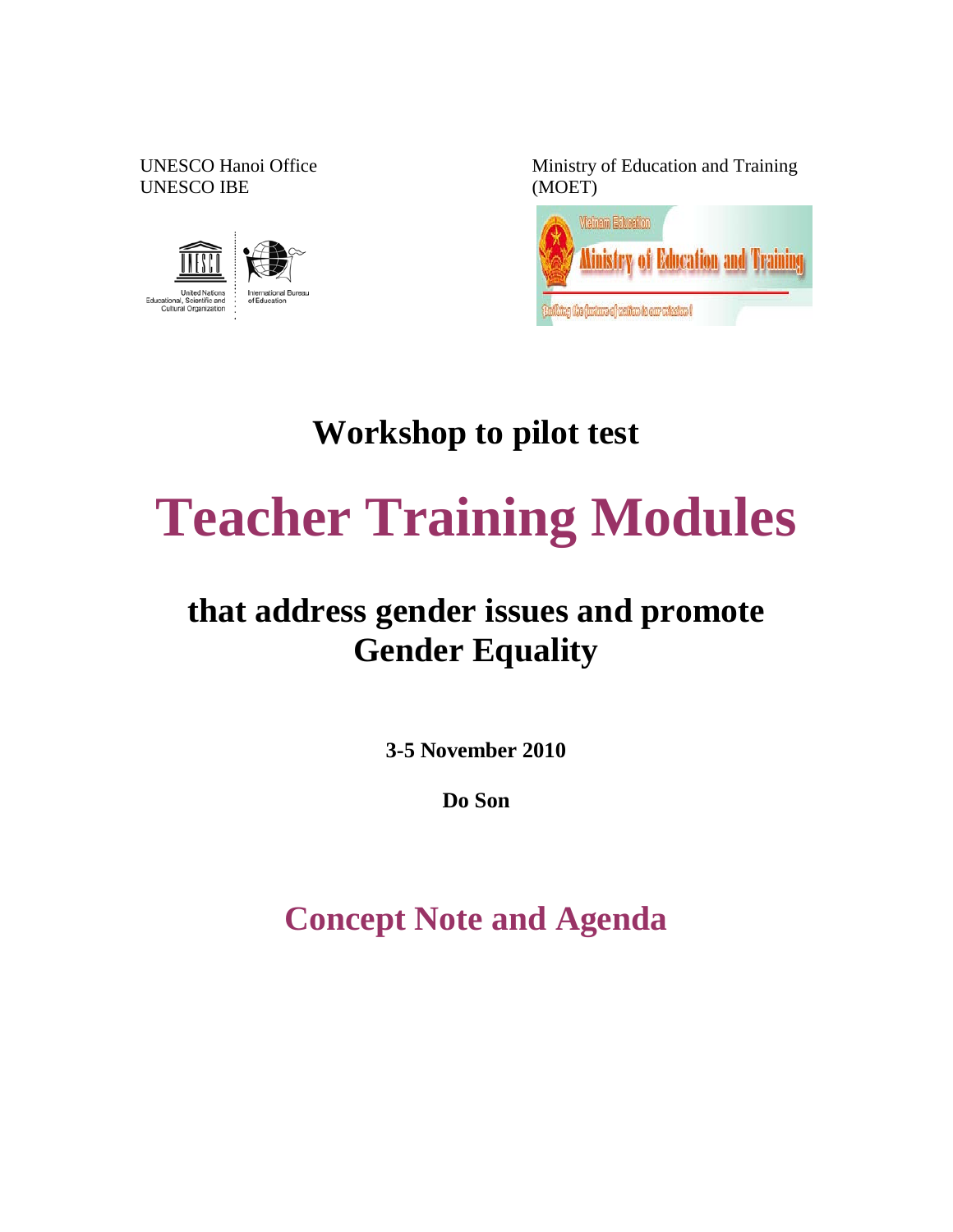#### **Pilot workshop dates and venue**

Dates: 3-5 November 2010 Venue: Do Son

#### **Pilot workshop organizers**

- Ministry of Education and Training (MOET)
- Vietnamese National Institute for Education Sciences (VNIES)
- UNESCO Ha Noi Office
- UNESCO International Bureau of Education

#### **Participants**

Up to 25 participants, including:

- 8 MOET teacher trainers (including participants from Hoa Binh workshop)
- 2 participants from MOET Teachers Department
- 3 curriculum specialists (including participants from Hoa Binh workshop)
- 3 teachers from UNESCO ASPNet Schools
- 1VVOB participant
- 2 participants from other international organizations and/or education NGOs.
- Ms Do Thi Bich Loan, VNIES
- Mr Santosh Khatri and Ms Heidi Kivekas, UNESCO Ha Noi
- Ms Dakmara Georgescu and Ms Jean Bernard, for UNESCO IBE

#### **Workshop context and rationale**

UNESCO Ha Noi Office cooperates closely with MOET/VNIES to implement the project "*National textbook review and analysis from gender perspective, including piloting teacher-training programmes to incorporate Gender Equality issues in line with the Law on Gender Equality and the Law on Domestic violence Prevention and Control*" as part of the *UN Joint Programme on Gender Equality* (JPGE).

In 2009, the Programme focused on the analysis of primary textbooks from gender perspectives. As stated in the *Recommendations* of the *Report of findings*, "Gender equality training of curriculum specialists, textbook authors and teacher trainers should address both conceptual aspects (i.e. what is understood by gender; gender equality; gender biases), as well as practical know-how of how to identify, correct and avoid gender biases in curricula and textbooks, while putting also in place gender-sensitive teaching and learning practices at school and classroom level". Moreover, given the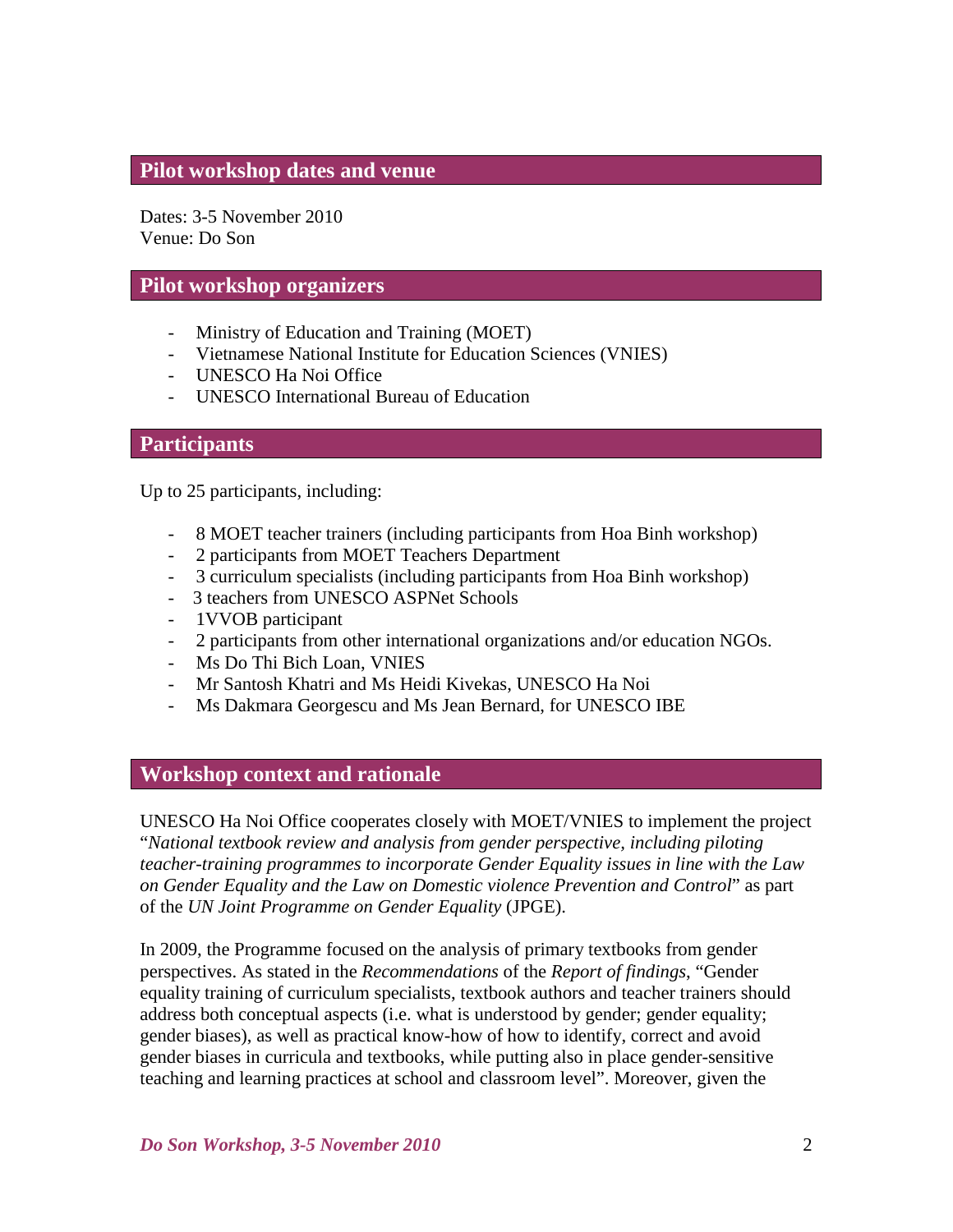important role of teachers in implementing gender-sensitive curricula and textbooks, the above-mentioned *Recommendations* formulate guidance for teachers, such as:

- Be aware of gender biases and avoid reinforcing them in school and classroom practices.
- Trust boys and girls to possess equal potential to learn and achieve. Consequently, equally motivate and encourage boys and girls to perform, while also equally support them to cope with their learning problems and difficulties.
- Ask boys and girls to play and work together in the context of interchangeable roles. Support both boys and girls in identifying their strengths and weaknesses, talents and interests while making them aware of, and exposing them to a wide range of equal opportunities for them to develop competencies for studies, life and work.
- Learn from schools and colleagues that are successful in promoting gender equality. Engage in sharing and dissemination processes, including via the Internet.
- Establish and sustain communities of practice that promote gender equality at school and community level via teacher and school networks.

Such teacher competencies to address gender issues and promote gender equality should be promoted through customised pre- and in-service teacher training programmes on a regular basis. As mentioned in several analyses of the current TT system in Vietnam<sup>[1](#page-2-0)</sup>, TT course in Vietnam usually address cross-cutting issues such as Environment education; peace education; HIV&Aids. However, despite the favourable normative framework of Vietnam, to date there is no specific focus on incorporating gender issues and promoting gender equality through pre- and in-service TT courses. Incorporating gender issues and promoting gender equality in, and through TT curses consequently constitutes a priority for the development of appropriate capacities of teachers, as stakeholders and duty bearers to implement the laws effectively in the context of education.

Given the project's focus in 2010 on incorporating Gender Equality in teacher training programmes, a workshop to develop gender training content for teacher training was held in Hoa Binh in May 2010 and was attended by more than 25 MOET curriculum and teacher training specialists and gender and education specialists from UN and the civil society.

The participants in the Hoa Binh workshop contributed to the development of a detailed *Outline* of *Teacher Training Modules* (TTM) to be pilot tested in fall 2010. The teacher training modules form a comprehensive, generic resource package which teacher training institutions can customize for specific pre-and in-service trainees, local contexts and needs.

The modules provide a conceptual and methodological framework for teacher training institutions to address gender issues and incorporate Gender Equality in their teacher training programmes. They are meant to explain and support the development of the competencies teachers need to address gender issues and promote Gender Equality in

<span id="page-2-0"></span><sup>&</sup>lt;sup>1</sup> See, for instance, the analysis presented during the workshop in Hoa Binh (May 2010).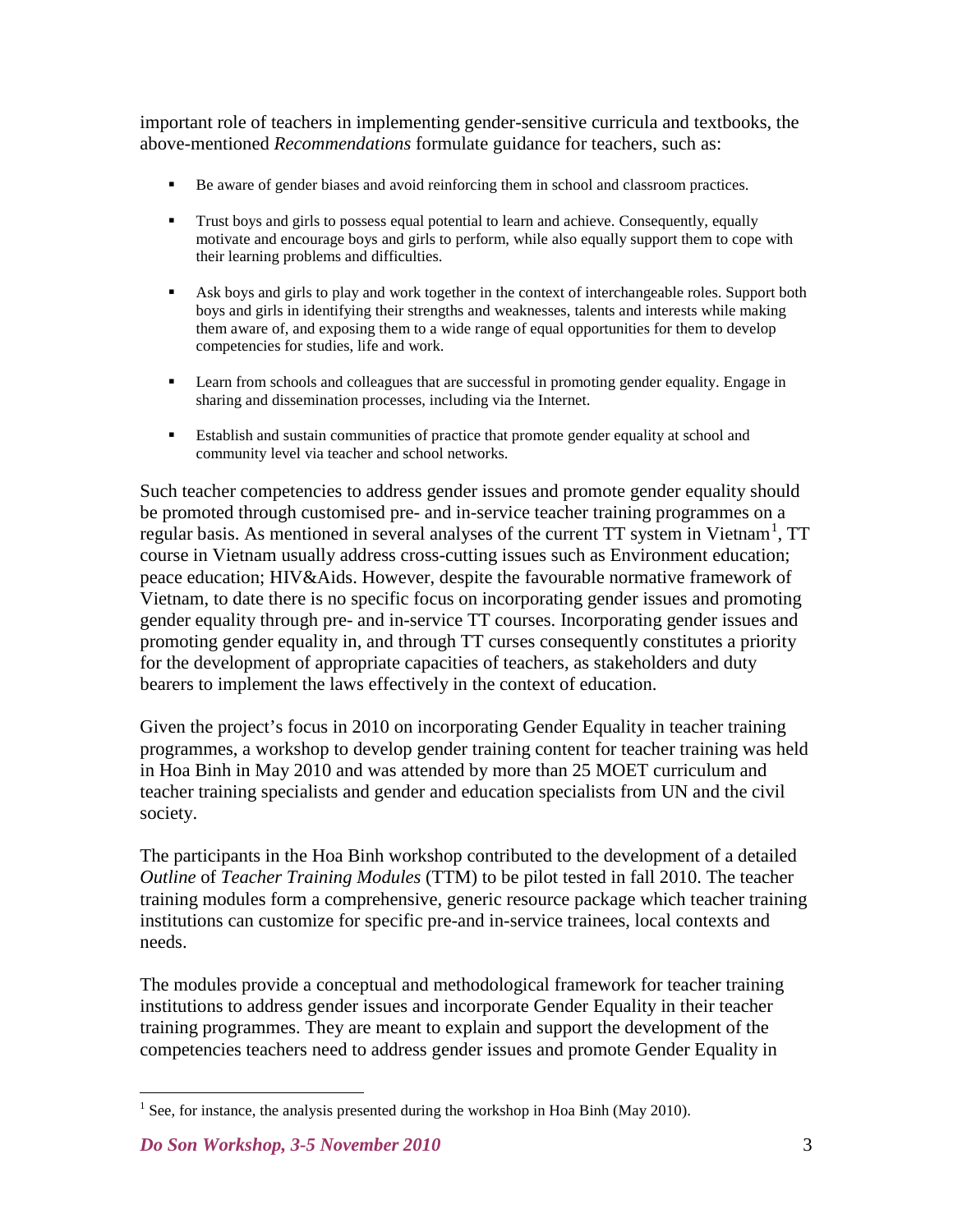their schools and classrooms while also acting as promoters of Gender Equality at community level.

The draft TTMs are composed of the following chapters:

- **Introduction** (context and rationale of developing the TTM; potential users; how to use the TTM)
- **Module 1**: Gender Equality Conceptual and normative framework
- **Module 2**: Using gender lenses for curriculum, textbooks, teaching and learning(T&L), and assessment strategies
- **Module 3**: Involving stakeholders
- **Module 4**: Monitoring and Evaluation
- **References**
- Annexes (including Glossary)

After pilot testing the TT modules, a finalised version of the modules be presented to MOET for the rolling-out of enhanced teacher training courses that effectively incorporate gender issues and promote Gender Equality based on the views and recommendations of Vietnamese stakeholders. Throughout the pilot testing, attention will be given to

- the relevance, clarity and effectiveness of the training content
- the modalities of delivering the modules in order to develop appropriate teacher competencies
- how to make the modules useable for teacher training institutions.

# **Workshop objectives**

The *overall workshop objective* is to pilot test the draft TTM on Gender Equality through hands-on activities.

*More specific objectives* are as follows:

- 1. To share and analyse the draft TTM through concrete training activities focusing on incorporating gender issues and promoting Gender Equality in education;
- 2. To collect participants' feedback on the relevance and usefulness of the TTM in responding to teachers' training needs;
- 3. To collect participants suggestions on how to best integrate the modules into existing pre- and in-service teacher training programmes.

#### **Expected outcomes**

*The workshop outcomes* are as follows:

1. An evaluation form to assess the overall quality, relevance and usefulness of the draft TTM;

*Do Son Workshop, 3-5 November 2010* 4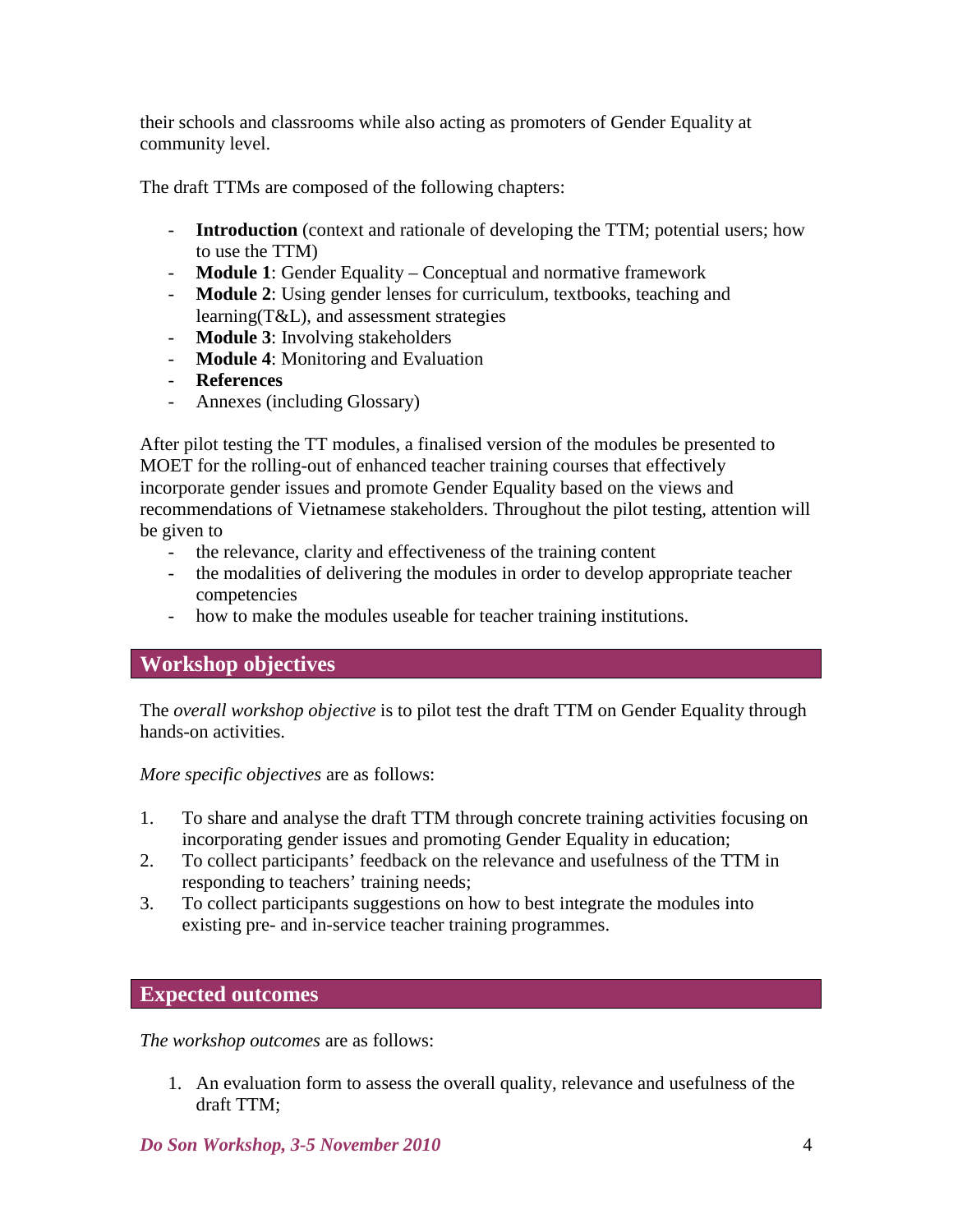- 2. Participants' enhanced awareness of gender issues in education and of how TT programmes (both content and methods) can address them effectively;
- 3. Participants' feedback on overall improvements needed for finalising the TTM, as well as detailed suggestions for improving different sections/specific modules;
- 4. Recommendations on how to make the modules useable for TT institutions;
- 5. Suggestions for follow-up activities for finalising the TTM for MOET endorsement.

#### **Working methodology**

As in previous workshop jointly organised by MOET/VNIES and UNESCO Ha Noi Office, in order to facilitate high levels of interaction of participants and the productive participation of everyone, the workshop methodology is based on balancing plenary discussions and hands-on group activities.

The purpose of plenary sessions is to

- present and discuss issues of common interest, such as the draft version of the TTM, the evaluation forms that the participants will use to assess the different TT modules.
- present the outcomes of group activities and reach consensus on different issues, such as suggestions and recommendations to improve the TTM and/or on how to make them useable for Vietnamese TT institutions.

Working languages: Vietnamese and English. Simultaneous and consecutive translation will be assured by at least two specialised interpreters.

Supporting materials:

- Vietnamese translations of the TTM
- Workshop Concept Note and Agenda
- Evaluation forms to be used for assessing the TTM
- Guiding questions and tasks for group work
- Individual workshop evaluation form

During the workshop, the Agenda can be flexibly adjusted according to participants' needs and/or additional issues of interest that might need to be included.

Based on the workshop proceedings and participants' suggestions and recommendations, the teacher training modules will be finalized at UNESCO IBE and a report on the next steps to integrate the modules in existing TT programmes will be presented to MOET.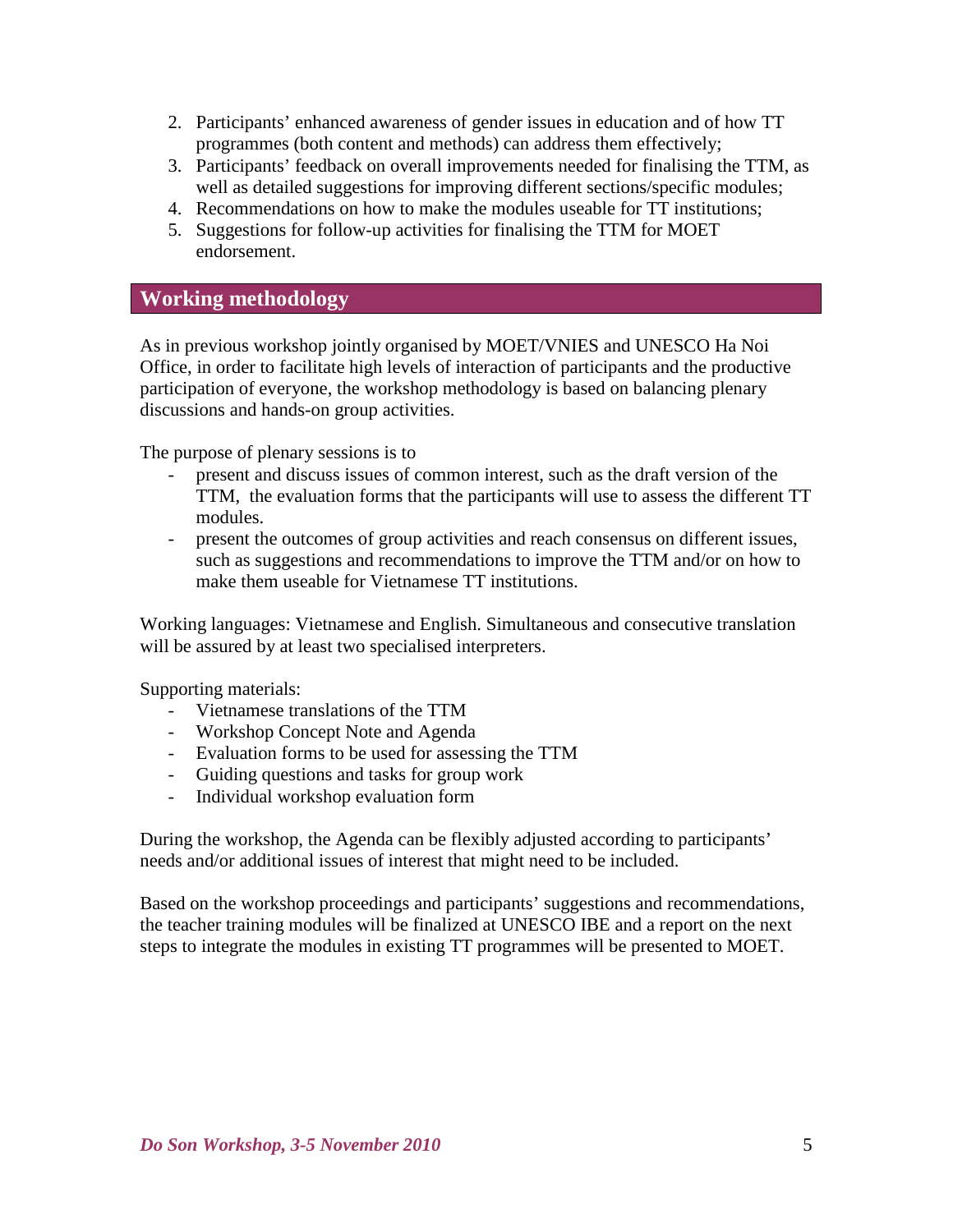# **Draft Workshop Agenda**

#### **Workshop to pilot-test Teacher Training Modules (TTM) that address gender issues and promote gender equality**

3-5 November 2010

| DAY <sub>1</sub>                      |                                                                                                                                                                                                                                                                                                                                                               |
|---------------------------------------|---------------------------------------------------------------------------------------------------------------------------------------------------------------------------------------------------------------------------------------------------------------------------------------------------------------------------------------------------------------|
| <b>Timing</b>                         | <b>Activities</b>                                                                                                                                                                                                                                                                                                                                             |
| a.m. (1)                              | <b>Introductory session</b><br>Welcome speeches (MOET; UNESCO)<br>$\overline{\phantom{a}}$<br>Agenda overview (objectives; outcomes; working methodology)<br>$\sim$ $-$<br>Discussion: participant questions and expectations                                                                                                                                 |
| <b>Tea break</b>                      |                                                                                                                                                                                                                                                                                                                                                               |
| a.m. (2)                              | - Plenary session: Overview of the first draft of the TTM (UNESCO<br>IBE)<br><b>Discussion</b><br>- Agreeing on an evaluation form to assess the relevance and<br>usefulness of the TTM (UNESCO IBE)<br>Discussion                                                                                                                                            |
| Lunch                                 |                                                                                                                                                                                                                                                                                                                                                               |
| p.m. (1)                              | <b>Introduction and Module 1: Gender Equality - Conceptual and</b><br><b>Normative Background</b><br>Training activities based on Introduction and Module 1<br><b>Assessment of Introduction and Module 1</b><br>Group work facilitated by the IBE team and Vietnamese experts (groups<br>will carry out and assess different activities included in the TTM) |
| <b>Coffee and</b><br><b>Tea break</b> |                                                                                                                                                                                                                                                                                                                                                               |
| p.m. (2)                              | Plenary sharing of group work<br>Suggestions for improving Introduction and Module 1                                                                                                                                                                                                                                                                          |

## **End of day 1**